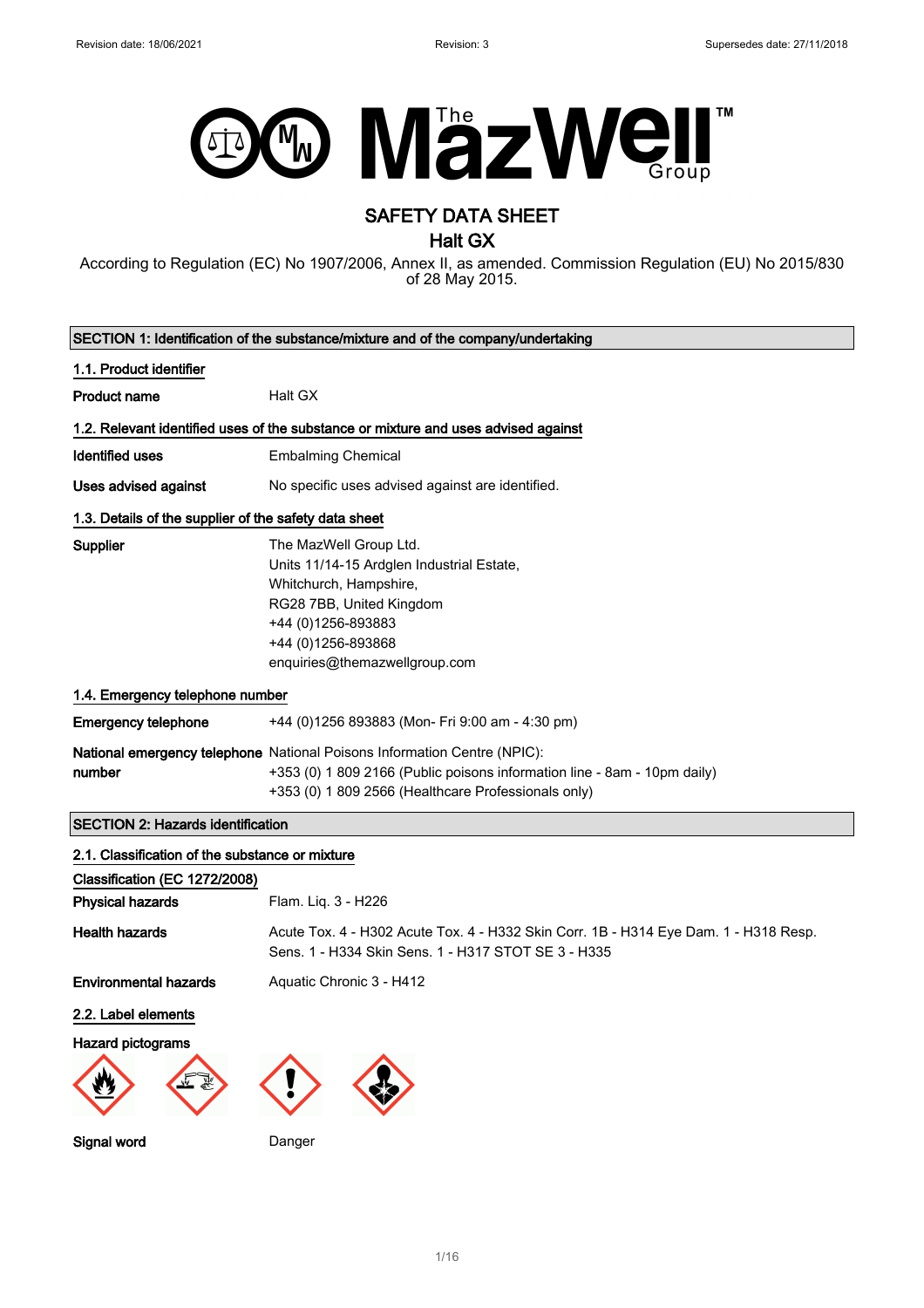| <b>Hazard statements</b>                  | H226 Flammable liquid and vapour.<br>H302+H332 Harmful if swallowed or if inhaled.<br>H314 Causes severe skin burns and eye damage.<br>H334 May cause allergy or asthma symptoms or breathing difficulties if inhaled.<br>H317 May cause an allergic skin reaction.<br>H335 May cause respiratory irritation.<br>H412 Harmful to aquatic life with long lasting effects.                                                                                                                                                                                                                                                                                                                                                                                                                                                                                                                                                                                                                                                                                                                                                                                                                                                                                                                                                                                                                                                                        |
|-------------------------------------------|-------------------------------------------------------------------------------------------------------------------------------------------------------------------------------------------------------------------------------------------------------------------------------------------------------------------------------------------------------------------------------------------------------------------------------------------------------------------------------------------------------------------------------------------------------------------------------------------------------------------------------------------------------------------------------------------------------------------------------------------------------------------------------------------------------------------------------------------------------------------------------------------------------------------------------------------------------------------------------------------------------------------------------------------------------------------------------------------------------------------------------------------------------------------------------------------------------------------------------------------------------------------------------------------------------------------------------------------------------------------------------------------------------------------------------------------------|
| <b>Precautionary statements</b>           | P210 Keep away from heat, hot surfaces, sparks, open flames and other ignition sources. No<br>smoking.<br>P260 Do not breathe vapour/ spray.<br>P280 Wear protective gloves/ protective clothing/ eye protection/ face protection.<br>P301+P330+P331 IF SWALLOWED: Rinse mouth. Do NOT induce vomiting.<br>P302+P352 IF ON SKIN: Wash with plenty of water.<br>P304+P340 IF INHALED: Remove person to fresh air and keep comfortable for breathing.<br>P305+P351+P338 IF IN EYES: Rinse cautiously with water for several minutes. Remove<br>contact lenses, if present and easy to do. Continue rinsing.<br>P310 Immediately call a POISON CENTER/ doctor.<br>P501 Dispose of contents/ container in accordance with national regulations.                                                                                                                                                                                                                                                                                                                                                                                                                                                                                                                                                                                                                                                                                                     |
| Contains                                  | Glutaral                                                                                                                                                                                                                                                                                                                                                                                                                                                                                                                                                                                                                                                                                                                                                                                                                                                                                                                                                                                                                                                                                                                                                                                                                                                                                                                                                                                                                                        |
| Supplementary precautionary<br>statements | P240 Ground and bond container and receiving equipment.<br>P241 Use explosion-proof electrical equipment.<br>P242 Use non-sparking tools.<br>P243 Take action to prevent static discharges.<br>P261 Avoid breathing vapour/ spray.<br>P264 Wash contaminated skin thoroughly after handling.<br>P270 Do not eat, drink or smoke when using this product.<br>P271 Use only outdoors or in a well-ventilated area.<br>P272 Contaminated work clothing should not be allowed out of the workplace.<br>P273 Avoid release to the environment.<br>P284 [In case of inadequate ventilation] wear respiratory protection.<br>P301+P312 IF SWALLOWED: Call a POISON CENTRE/doctor if you feel unwell.<br>P303+P361+P353 IF ON SKIN (or hair): Take off immediately all contaminated clothing.<br>Rinse skin with water or shower.<br>P321 Specific treatment (see medical advice on this label).<br>P333+P313 If skin irritation or rash occurs: Get medical advice/ attention.<br>P342+P311 If experiencing respiratory symptoms: Call a POISON CENTER/ doctor.<br>P362+P364 Take off contaminated clothing and wash it before reuse.<br>P363 Wash contaminated clothing before reuse.<br>P370+P378 In case of fire: Use foam, carbon dioxide, dry powder or water fog to extinguish.<br>P403+P233 Store in a well-ventilated place. Keep container tightly closed.<br>P403+P235 Store in a well-ventilated place. Keep cool.<br>P405 Store locked up. |
| <b>Biocide Labelling</b>                  | Contains a preservative (lodopropynyl Butylcarbamate) to control microbial deterioration.                                                                                                                                                                                                                                                                                                                                                                                                                                                                                                                                                                                                                                                                                                                                                                                                                                                                                                                                                                                                                                                                                                                                                                                                                                                                                                                                                       |
| 2.3. Other hazards                        |                                                                                                                                                                                                                                                                                                                                                                                                                                                                                                                                                                                                                                                                                                                                                                                                                                                                                                                                                                                                                                                                                                                                                                                                                                                                                                                                                                                                                                                 |

This product does not contain any substances classified as PBT or vPvB.

## SECTION 3: Composition/information on ingredients

## 3.2. Mixtures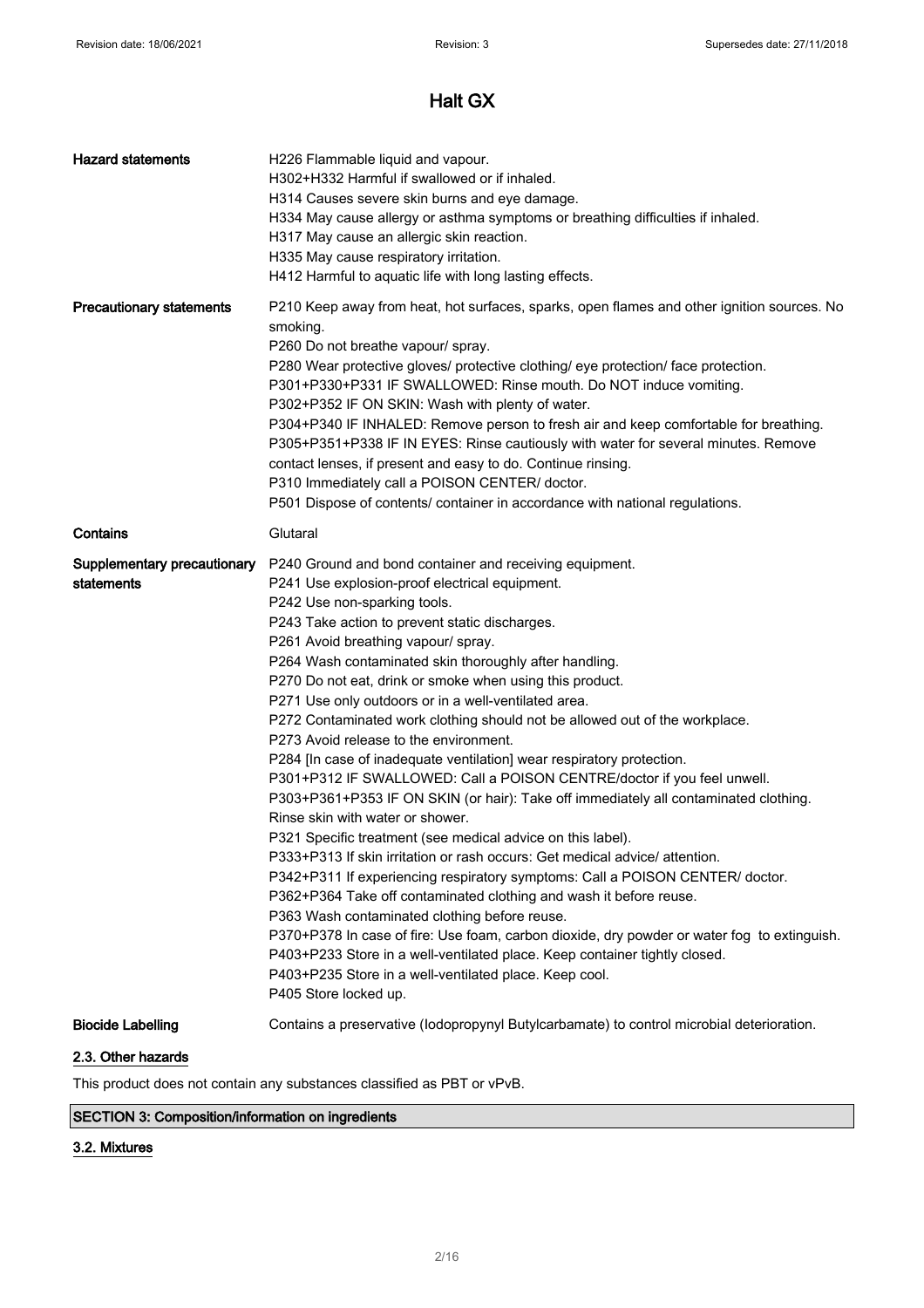| Glutaral                                                                                                                                                                                                                                   | $10 - 25%$                                                                                                                                                                                                                                                                                                                                                                                                                                                                                                                                                       |
|--------------------------------------------------------------------------------------------------------------------------------------------------------------------------------------------------------------------------------------------|------------------------------------------------------------------------------------------------------------------------------------------------------------------------------------------------------------------------------------------------------------------------------------------------------------------------------------------------------------------------------------------------------------------------------------------------------------------------------------------------------------------------------------------------------------------|
| CAS number: 111-30-8                                                                                                                                                                                                                       | EC number: 203-856-5                                                                                                                                                                                                                                                                                                                                                                                                                                                                                                                                             |
| M factor (Acute) = $1$                                                                                                                                                                                                                     |                                                                                                                                                                                                                                                                                                                                                                                                                                                                                                                                                                  |
| Classification<br>Acute Tox. 3 - H301<br>Acute Tox. 2 - H330<br>Skin Corr. 1B - H314<br>Eye Dam. 1 - H318<br>Resp. Sens. 1 - H334<br>Skin Sens. 1A - H317<br><b>STOT SE 3 - H335</b><br>Aquatic Acute 1 - H400<br>Aquatic Chronic 2 - H411 |                                                                                                                                                                                                                                                                                                                                                                                                                                                                                                                                                                  |
| Propan-2-ol<br>CAS number: 67-63-0                                                                                                                                                                                                         | $5 - 10\%$<br>EC number: 200-661-7                                                                                                                                                                                                                                                                                                                                                                                                                                                                                                                               |
|                                                                                                                                                                                                                                            |                                                                                                                                                                                                                                                                                                                                                                                                                                                                                                                                                                  |
| Classification                                                                                                                                                                                                                             |                                                                                                                                                                                                                                                                                                                                                                                                                                                                                                                                                                  |
| Flam. Liq. 2 - H225                                                                                                                                                                                                                        |                                                                                                                                                                                                                                                                                                                                                                                                                                                                                                                                                                  |
| Eye Irrit. 2 - H319<br>STOT SE 3 - H336                                                                                                                                                                                                    |                                                                                                                                                                                                                                                                                                                                                                                                                                                                                                                                                                  |
|                                                                                                                                                                                                                                            |                                                                                                                                                                                                                                                                                                                                                                                                                                                                                                                                                                  |
| Propane-1,2-diol                                                                                                                                                                                                                           | $0.025 - 0.25%$                                                                                                                                                                                                                                                                                                                                                                                                                                                                                                                                                  |
| CAS number: 57-55-6                                                                                                                                                                                                                        | EC number: 200-338-0                                                                                                                                                                                                                                                                                                                                                                                                                                                                                                                                             |
| Classification<br>Acute Tox. 4 - H302                                                                                                                                                                                                      |                                                                                                                                                                                                                                                                                                                                                                                                                                                                                                                                                                  |
|                                                                                                                                                                                                                                            | The full text for all hazard statements is displayed in Section 16.                                                                                                                                                                                                                                                                                                                                                                                                                                                                                              |
| <b>SECTION 4: First aid measures</b>                                                                                                                                                                                                       |                                                                                                                                                                                                                                                                                                                                                                                                                                                                                                                                                                  |
| 4.1. Description of first aid measures                                                                                                                                                                                                     |                                                                                                                                                                                                                                                                                                                                                                                                                                                                                                                                                                  |
| <b>General information</b>                                                                                                                                                                                                                 | Get medical attention immediately. Show this Safety Data Sheet to the medical personnel.<br>Chemical burns must be treated by a physician.                                                                                                                                                                                                                                                                                                                                                                                                                       |
| Inhalation                                                                                                                                                                                                                                 | Remove affected person from source of contamination. Move affected person to fresh air and<br>keep warm and at rest in a position comfortable for breathing. Maintain an open airway.<br>Loosen tight clothing such as collar, tie or belt. When breathing is difficult, properly trained<br>personnel may assist affected person by administering oxygen. Place unconscious person on<br>their side in the recovery position and ensure breathing can take place. In the event of any<br>sensitisation symptoms developing, ensure further exposure is avoided. |

Ingestion **Rinse mouth thoroughly with water. Move affected person to fresh air and keep warm and at** rest in a position comfortable for breathing. Give a few small glasses of water or milk to drink. Stop if the affected person feels sick as vomiting may be dangerous. Do not induce vomiting unless under the direction of medical personnel. If vomiting occurs, the head should be kept low so that vomit does not enter the lungs. Never give anything by mouth to an unconscious person. Place unconscious person on their side in the recovery position and ensure breathing can take place.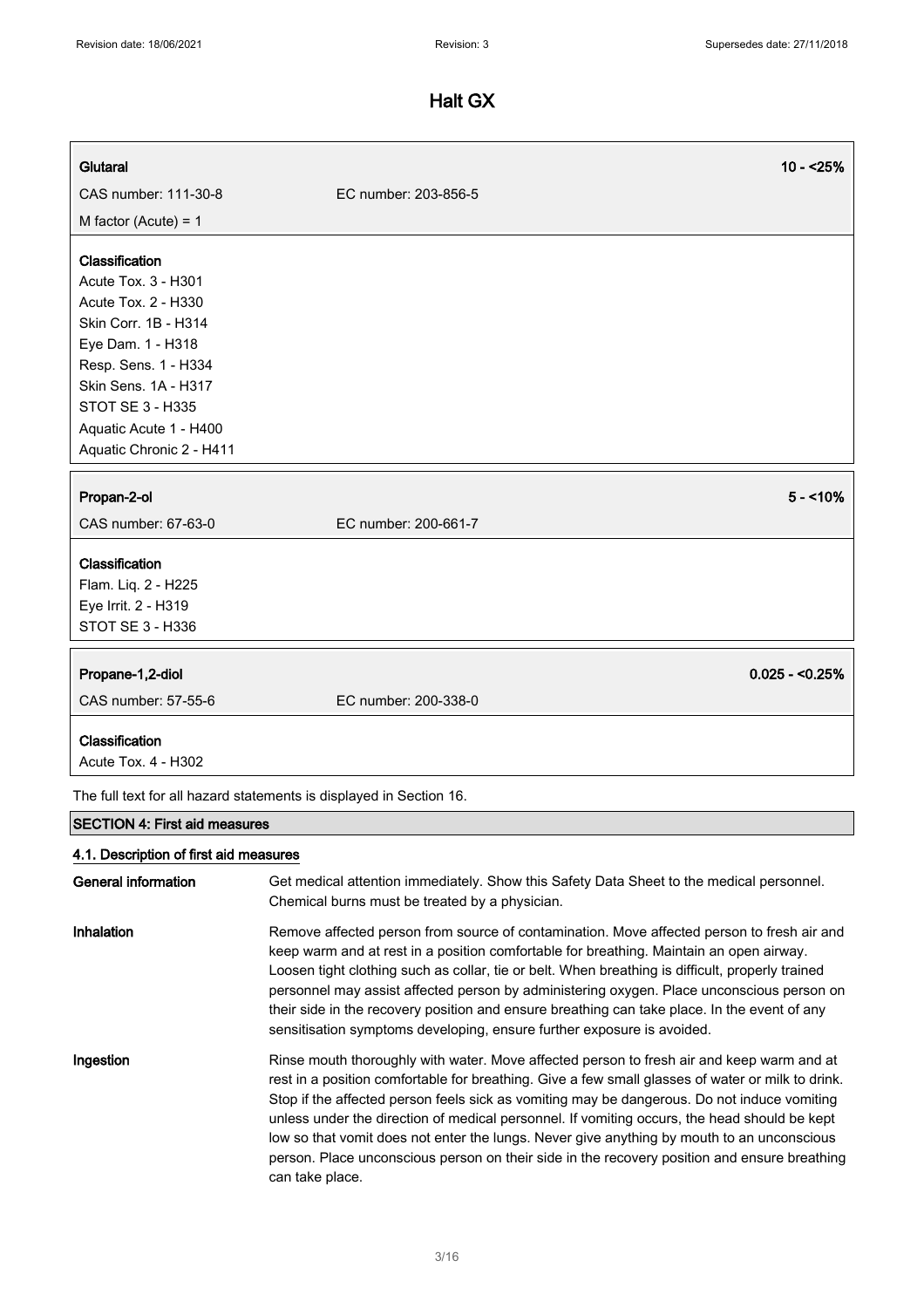| Skin contact                                               | It is important to remove the substance from the skin immediately. Take off immediately all<br>contaminated clothing. Rinse immediately with plenty of water. Continue to rinse for at least<br>15 minutes and get medical attention. Chemical burns must be treated by a physician.                                                                                                                                                                                                                 |
|------------------------------------------------------------|------------------------------------------------------------------------------------------------------------------------------------------------------------------------------------------------------------------------------------------------------------------------------------------------------------------------------------------------------------------------------------------------------------------------------------------------------------------------------------------------------|
| Eye contact                                                | Rinse immediately with plenty of water. Remove any contact lenses and open eyelids wide<br>apart. Continue to rinse for at least 10 minutes.                                                                                                                                                                                                                                                                                                                                                         |
| <b>Protection of first aiders</b>                          | First aid personnel should wear appropriate protective equipment during any rescue. If it is<br>suspected that volatile contaminants are still present around the affected person, first aid<br>personnel should wear an appropriate respirator or self-contained breathing apparatus. Wash<br>contaminated clothing thoroughly with water before removing it from the affected person, or<br>wear gloves. It may be dangerous for first aid personnel to carry out mouth-to-mouth<br>resuscitation. |
|                                                            | 4.2. Most important symptoms and effects, both acute and delayed                                                                                                                                                                                                                                                                                                                                                                                                                                     |
| <b>General information</b>                                 | See Section 11 for additional information on health hazards. The severity of the symptoms<br>described will vary dependent on the concentration and the length of exposure.                                                                                                                                                                                                                                                                                                                          |
| <b>Inhalation</b>                                          | May cause sensitisation or allergic reactions in sensitive individuals. A single exposure may<br>cause the following adverse effects: Severe irritation of nose and throat. Symptoms following<br>overexposure may include the following: Corrosive to the respiratory tract.                                                                                                                                                                                                                        |
| Ingestion                                                  | May cause chemical burns in mouth, oesophagus and stomach. Symptoms following<br>overexposure may include the following: Severe stomach pain. Nausea, vomiting.                                                                                                                                                                                                                                                                                                                                      |
| <b>Skin contact</b>                                        | Causes severe burns. Symptoms following overexposure may include the following: Pain or<br>irritation. Redness. Blistering may occur. May cause skin sensitisation or allergic reactions in<br>sensitive individuals.                                                                                                                                                                                                                                                                                |
| Eye contact                                                | Causes serious eye damage. Symptoms following overexposure may include the following:<br>Pain. Profuse watering of the eyes. Redness.                                                                                                                                                                                                                                                                                                                                                                |
|                                                            | 4.3. Indication of any immediate medical attention and special treatment needed                                                                                                                                                                                                                                                                                                                                                                                                                      |
| Notes for the doctor                                       | Treat symptomatically. May cause sensitisation or allergic reactions in sensitive individuals.                                                                                                                                                                                                                                                                                                                                                                                                       |
| <b>SECTION 5: Firefighting measures</b>                    |                                                                                                                                                                                                                                                                                                                                                                                                                                                                                                      |
| 5.1. Extinguishing media                                   |                                                                                                                                                                                                                                                                                                                                                                                                                                                                                                      |
| Suitable extinguishing media                               | The product is flammable. Extinguish with alcohol-resistant foam, carbon dioxide, dry powder<br>or water fog. Use fire-extinguishing media suitable for the surrounding fire.                                                                                                                                                                                                                                                                                                                        |
| Unsuitable extinguishing<br>media                          | Do not use water jet as an extinguisher, as this will spread the fire.                                                                                                                                                                                                                                                                                                                                                                                                                               |
| 5.2. Special hazards arising from the substance or mixture |                                                                                                                                                                                                                                                                                                                                                                                                                                                                                                      |
| Specific hazards                                           | Containers can burst violently or explode when heated, due to excessive pressure build-up.<br>Flammable liquid and vapour. Vapours may be ignited by a spark, a hot surface or an ember.<br>Vapours may form explosive mixtures with air. Fire-water run-off in sewers may create fire or<br>explosion hazard. This product is toxic. Severe corrosive hazard. Water used for fire<br>extinguishing, which has been in contact with the product, may be corrosive.                                   |
| <b>Hazardous combustion</b><br>products                    | Thermal decomposition or combustion products may include the following substances: Very<br>toxic or corrosive gases or vapours.                                                                                                                                                                                                                                                                                                                                                                      |
| 5.3. Advice for firefighters                               |                                                                                                                                                                                                                                                                                                                                                                                                                                                                                                      |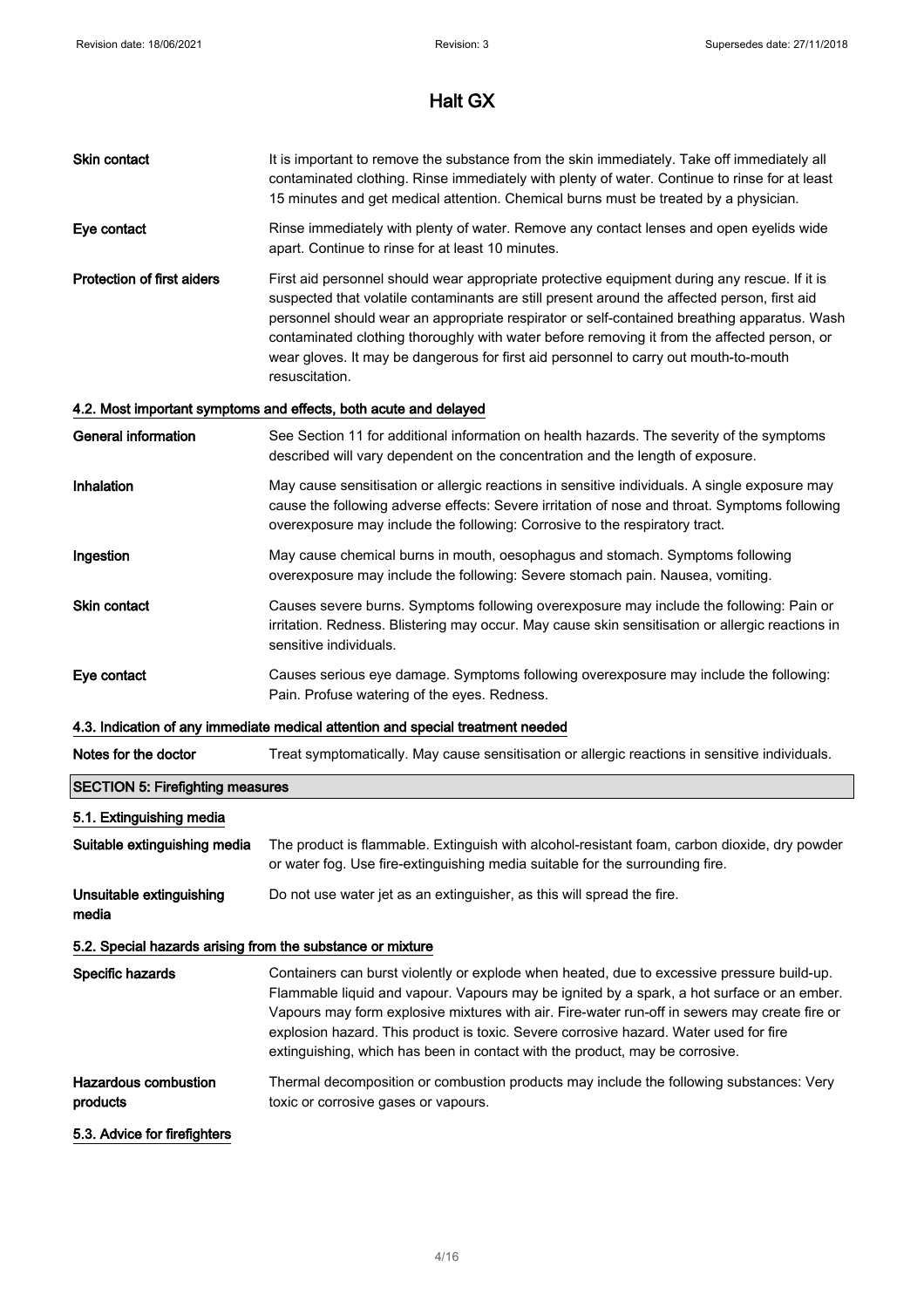| Protective actions during<br>firefighting        | Avoid breathing fire gases or vapours. Evacuate area. Keep upwind to avoid inhalation of<br>gases, vapours, fumes and smoke. Ventilate closed spaces before entering them. Cool<br>containers exposed to heat with water spray and remove them from the fire area if it can be<br>done without risk. Cool containers exposed to flames with water until well after the fire is out.<br>If a leak or spill has not ignited, use water spray to disperse vapours and protect men stopping<br>the leak. Avoid discharge to the aquatic environment. Control run-off water by containing and<br>keeping it out of sewers and watercourses. If risk of water pollution occurs, notify appropriate<br>authorities. |
|--------------------------------------------------|--------------------------------------------------------------------------------------------------------------------------------------------------------------------------------------------------------------------------------------------------------------------------------------------------------------------------------------------------------------------------------------------------------------------------------------------------------------------------------------------------------------------------------------------------------------------------------------------------------------------------------------------------------------------------------------------------------------|
| Special protective equipment<br>for firefighters | Regular protection may not be safe. Wear chemical protective suit. Wear positive-pressure<br>self-contained breathing apparatus (SCBA) and appropriate protective clothing. Firefighter's<br>clothing conforming to European standard EN469 (including helmets, protective boots and<br>gloves) will provide a basic level of protection for chemical incidents.                                                                                                                                                                                                                                                                                                                                             |

### SECTION 6: Accidental release measures

### 6.1. Personal precautions, protective equipment and emergency procedures

Personal precautions Do not touch or walk into spilled material. No smoking, sparks, flames or other sources of ignition near spillage. Evacuate area. Avoid inhalation of vapours and spray/mists. Provide adequate ventilation. Use suitable respiratory protection if ventilation is inadequate. Avoid contact with skin and eyes. Wear protective clothing as described in Section 8 of this safety data sheet. Avoid contact with contaminated tools and objects. Promptly remove any clothing that becomes contaminated. Wash thoroughly after dealing with a spillage.

### 6.2. Environmental precautions

Environmental precautions Avoid discharge into drains and the aquatic environment.

### 6.3. Methods and material for containment and cleaning up

Methods for cleaning up No smoking, sparks, flames or other sources of ignition near spillage. Eliminate all ignition sources if safe to do so. Provide adequate ventilation. Wear protective clothing as described in Section 8 of this safety data sheet. Do not allow material to enter confined spaces, due to the risk of explosion. Do not empty into drains. Absorb spillage with non-combustible, absorbent material. The contaminated absorbent may pose the same hazard as the spilled material. Label the containers containing waste and contaminated materials and remove from the area as soon as possible. Flush contaminated area with plenty of water. Wash thoroughly after dealing with a spillage. For waste disposal, see Section 13.

### 6.4. Reference to other sections

Reference to other sections For personal protection, see Section 8. See Section 11 for additional information on health hazards. See Section 12 for additional information on ecological hazards. For waste disposal, see Section 13.

## SECTION 7: Handling and storage

## 7.1. Precautions for safe handling

Usage precautions **Read and follow manufacturer's recommendations**. Keep away from food, drink and animal feeding stuffs. Keep away from heat, hot surfaces, sparks, open flames and other ignition sources. No smoking. Immediate first aid is imperative. Wear protective clothing as described in Section 8 of this safety data sheet. Do not handle broken packages without protective equipment. Keep container tightly sealed when not in use. In use may form flammable/explosive vapour-air mixture. Use explosion-proof electrical, ventilating and lighting equipment. Use only non-sparking tools. Take precautionary measures against static discharges. Avoid discharge to the aquatic environment. Do not reuse empty containers.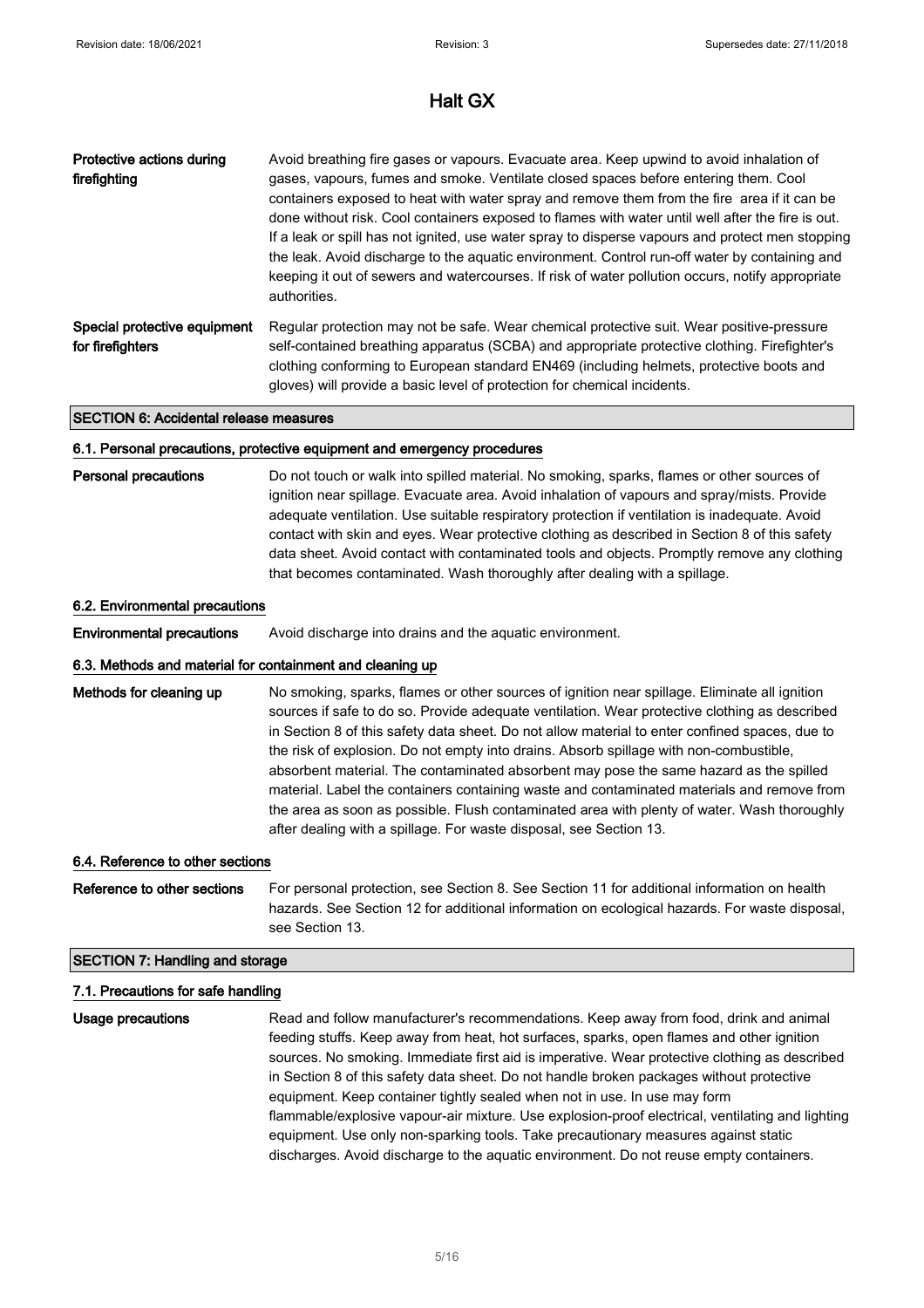| Advice on general<br>occupational hygiene               | Wash promptly if skin becomes contaminated. Take off contaminated clothing. Wash<br>contaminated clothing before reuse. Do not eat, drink or smoke when using this product.<br>Wash at the end of each work shift and before eating, smoking and using the toilet. Change<br>work clothing daily before leaving workplace.<br>7.2. Conditions for safe storage, including any incompatibilities                                                                                                                                                         |
|---------------------------------------------------------|---------------------------------------------------------------------------------------------------------------------------------------------------------------------------------------------------------------------------------------------------------------------------------------------------------------------------------------------------------------------------------------------------------------------------------------------------------------------------------------------------------------------------------------------------------|
| Storage precautions                                     | Store away from incompatible materials (see Section 10). Store locked up. Eliminate all<br>sources of ignition. Take precautionary measures against static discharges. Store in tightly-<br>closed, original container in a dry, cool and well-ventilated place. Keep away from oxidising<br>materials, heat and flames. Keep containers upright. Protect containers from damage. Bund<br>storage facilities to prevent soil and water pollution in the event of spillage. The storage area<br>floor should be leak-tight, jointless and not absorbent. |
| Storage class                                           | Flammable liquid storage.                                                                                                                                                                                                                                                                                                                                                                                                                                                                                                                               |
| 7.3. Specific end use(s)                                |                                                                                                                                                                                                                                                                                                                                                                                                                                                                                                                                                         |
| Specific end use(s)                                     | The identified uses for this product are detailed in Section 1.2.                                                                                                                                                                                                                                                                                                                                                                                                                                                                                       |
| <b>SECTION 8: Exposure controls/Personal protection</b> |                                                                                                                                                                                                                                                                                                                                                                                                                                                                                                                                                         |
| 8.1. Control parameters                                 |                                                                                                                                                                                                                                                                                                                                                                                                                                                                                                                                                         |
| Occupational exposure limits                            |                                                                                                                                                                                                                                                                                                                                                                                                                                                                                                                                                         |

## **Glutaral**

Long-term exposure limit (8-hour TWA): WEL 0.05 ppm 0.2 mg/m<sup>3</sup> Short-term exposure limit (15-minute): WEL 0.05 ppm 0.2 mg/m<sup>3</sup> Sen

## Propan-2-ol

Long-term exposure limit (8-hour TWA): WEL 400 ppm 999 mg/m<sup>3</sup> Short-term exposure limit (15-minute): WEL 500 ppm 1250 mg/m<sup>3</sup>

## Propane-1,2-diol

Long-term exposure limit (8-hour TWA): WEL 150 ppm 474 mg/m<sup>3</sup> total vapour and particulates Long-term exposure limit (8-hour TWA): WEL 10 mg/m<sup>3</sup> particulate WEL = Workplace Exposure Limit. Sen = Capable of causing occupational asthma.

## Undecan-4-olide (CAS: 104-67-6)

| <b>DNEL</b> | Workers - Inhalation; Long term systemic effects: 19 mg/m <sup>3</sup><br>Workers - Dermal; Long term systemic effects: 5.38 mg/kg/day<br>General population - Inhalation; Long term systemic effects: 4.68 mg/m <sup>3</sup><br>General population - Dermal; Long term systemic effects: 2.7 mg/kg/day<br>General population - Oral; Long term systemic effects: 2.7 mg/kg/day |
|-------------|---------------------------------------------------------------------------------------------------------------------------------------------------------------------------------------------------------------------------------------------------------------------------------------------------------------------------------------------------------------------------------|
| <b>PNEC</b> | Fresh water; 17.52 ug/l<br>Fresh water, Intermittent release; 58.5 µg/l<br>marine water; 1.75 µg/l<br>STP: 80 mg/l<br>Sediment (Freshwater); 1.882 mg/kg<br>Sediment (Marinewater); 0.188 mg/kg<br>Soil: 0.366 mg/kg<br>Secondary poisoning; 66.7 mg/kg                                                                                                                         |

### 8.2. Exposure controls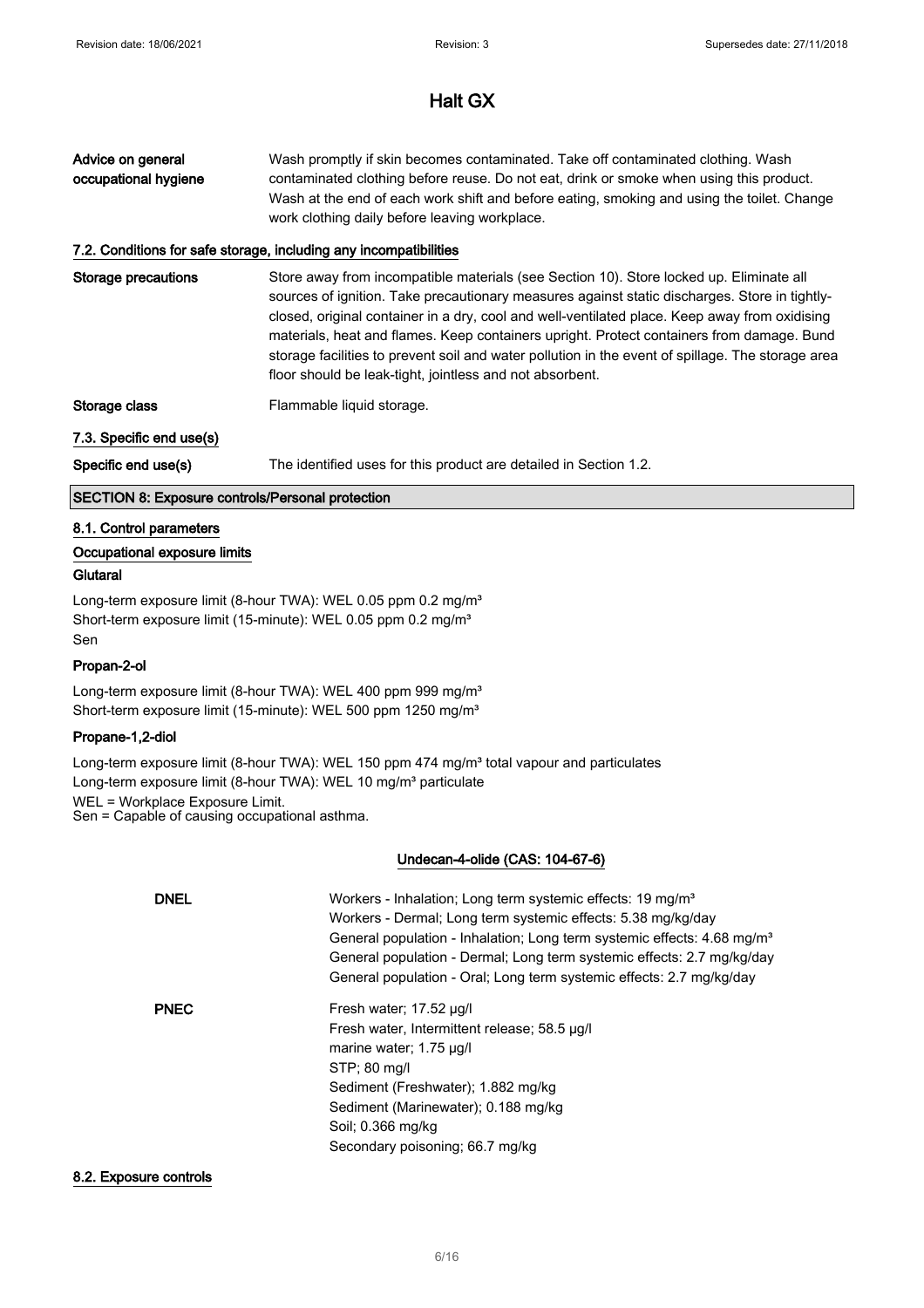### Protective equipment







| Appropriate engineering<br>controls | Provide adequate ventilation. Personal, workplace environment or biological monitoring may<br>be required to determine the effectiveness of the ventilation or other control measures and/or<br>the necessity to use respiratory protective equipment. Use process enclosures, local exhaust                                                                                                                                                                                                                                        |
|-------------------------------------|-------------------------------------------------------------------------------------------------------------------------------------------------------------------------------------------------------------------------------------------------------------------------------------------------------------------------------------------------------------------------------------------------------------------------------------------------------------------------------------------------------------------------------------|
|                                     | ventilation or other engineering controls as the primary means to minimise worker exposure.<br>Personal protective equipment should only be used if worker exposure cannot be controlled<br>adequately by the engineering control measures. Ensure control measures are regularly<br>inspected and maintained. Ensure operatives are trained to minimise exposure. The<br>engineering controls also need to keep gas, vapour or dust concentrations below any lower<br>explosive limits. Use explosion-proof ventilating equipment. |

- Eye/face protection Eyewear complying with an approved standard should be worn if a risk assessment indicates eye contact is possible. Personal protective equipment for eye and face protection should comply with European Standard EN166. Wear tight-fitting, chemical splash goggles or face shield. If inhalation hazards exist, a full-face respirator may be required instead.
- Hand protection **Chemical-resistant, impervious gloves complying with an approved standard should be worn if** a risk assessment indicates skin contact is possible. The most suitable glove should be chosen in consultation with the glove supplier/manufacturer, who can provide information about the breakthrough time of the glove material. To protect hands from chemicals, gloves should comply with European Standard EN374. Considering the data specified by the glove manufacturer, check during use that the gloves are retaining their protective properties and change them as soon as any deterioration is detected. Frequent changes are recommended. Other skin and body Appropriate footwear and additional protective clothing complying with an approved standard
- protection should be worn if a risk assessment indicates skin contamination is possible.
- Hygiene measures **Provide eyewash station and safety shower**. Contaminated work clothing should not be allowed out of the workplace. Wash contaminated clothing before reuse. Clean equipment and the work area every day. Good personal hygiene procedures should be implemented. Wash at the end of each work shift and before eating, smoking and using the toilet. When using do not eat, drink or smoke. Warn cleaning personnel of any hazardous properties of the product.
- Respiratory protection Respiratory protection complying with an approved standard should be worn if a risk assessment indicates inhalation of contaminants is possible. Ensure all respiratory protective equipment is suitable for its intended use and is 'CE'-marked. Check that the respirator fits tightly and the filter is changed regularly.
- Environmental exposure controls Keep container tightly sealed when not in use. Emissions from ventilation or work process equipment should be checked to ensure they comply with the requirements of environmental protection legislation. In some cases, fume scrubbers, filters or engineering modifications to the process equipment will be necessary to reduce emissions to acceptable levels.

### SECTION 9: Physical and chemical properties

### 9.1. Information on basic physical and chemical properties

| Appearance      | Liguid.                             |
|-----------------|-------------------------------------|
| Colour          | Not known.                          |
| Odour           | Characteristic.                     |
| Odour threshold | Not available.                      |
| pH              | pH (concentrated solution): 7.4-7.6 |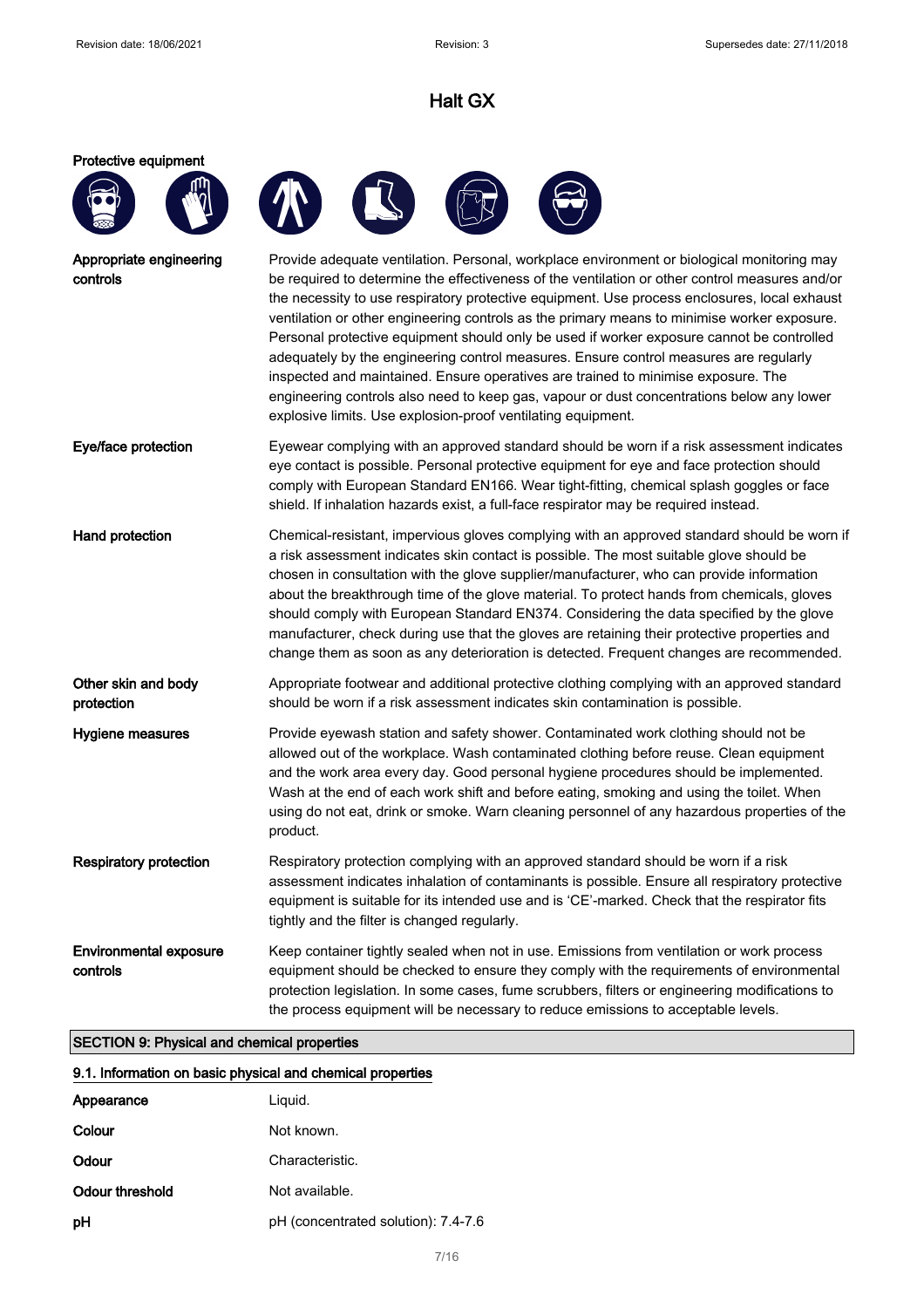| <b>Melting point</b>                            | Not available.                                                                                                                                                                                                                                                                                                                |
|-------------------------------------------------|-------------------------------------------------------------------------------------------------------------------------------------------------------------------------------------------------------------------------------------------------------------------------------------------------------------------------------|
| Initial boiling point and range                 | 82-84°C/179-183°F                                                                                                                                                                                                                                                                                                             |
| Flash point                                     | 31°C/88°F                                                                                                                                                                                                                                                                                                                     |
| <b>Evaporation rate</b>                         | $\leq$ 1 (butyl acetate = 1)                                                                                                                                                                                                                                                                                                  |
| Upper/lower flammability or<br>explosive limits | Not available.                                                                                                                                                                                                                                                                                                                |
| Vapour pressure                                 | Not available.                                                                                                                                                                                                                                                                                                                |
| Vapour density                                  | > 1                                                                                                                                                                                                                                                                                                                           |
| <b>Relative density</b>                         | 1.045-1.055                                                                                                                                                                                                                                                                                                                   |
| Solubility(ies)                                 | Not known.                                                                                                                                                                                                                                                                                                                    |
| <b>Partition coefficient</b>                    | Not available.                                                                                                                                                                                                                                                                                                                |
| Auto-ignition temperature                       | Not available.                                                                                                                                                                                                                                                                                                                |
| <b>Decomposition Temperature</b>                | Not available.                                                                                                                                                                                                                                                                                                                |
| <b>Viscosity</b>                                | Not applicable.                                                                                                                                                                                                                                                                                                               |
| <b>Explosive properties</b>                     | Not considered to be explosive.                                                                                                                                                                                                                                                                                               |
| <b>Oxidising properties</b>                     | Does not meet the criteria for classification as oxidising.                                                                                                                                                                                                                                                                   |
| 9.2. Other information                          |                                                                                                                                                                                                                                                                                                                               |
| Other information                               | No information required.                                                                                                                                                                                                                                                                                                      |
|                                                 |                                                                                                                                                                                                                                                                                                                               |
| Volatile organic compound                       | This product contains a maximum VOC content of 85%.                                                                                                                                                                                                                                                                           |
| <b>SECTION 10: Stability and reactivity</b>     |                                                                                                                                                                                                                                                                                                                               |
| 10.1. Reactivity                                |                                                                                                                                                                                                                                                                                                                               |
| <b>Reactivity</b>                               | See the other subsections of this section for further details.                                                                                                                                                                                                                                                                |
| 10.2. Chemical stability                        |                                                                                                                                                                                                                                                                                                                               |
| <b>Stability</b>                                | Stable at normal ambient temperatures and when used as recommended. Stable under the<br>prescribed storage conditions.                                                                                                                                                                                                        |
| 10.3. Possibility of hazardous reactions        |                                                                                                                                                                                                                                                                                                                               |
| Possibility of hazardous<br>reactions           | The following materials may react strongly with the product: Oxidising agents.                                                                                                                                                                                                                                                |
| 10.4. Conditions to avoid                       |                                                                                                                                                                                                                                                                                                                               |
| <b>Conditions to avoid</b>                      | Avoid heat, flames and other sources of ignition. Containers can burst violently or explode<br>when heated, due to excessive pressure build-up. Static electricity and formation of sparks<br>must be prevented. Do not pressurise, cut, weld, drill, grind or otherwise expose containers to<br>heat or sources of ignition. |
| 10.5. Incompatible materials                    |                                                                                                                                                                                                                                                                                                                               |
| Materials to avoid                              | Strong acids. Strong alkalis. Strong oxidising agents.                                                                                                                                                                                                                                                                        |
| 10.6. Hazardous decomposition products          |                                                                                                                                                                                                                                                                                                                               |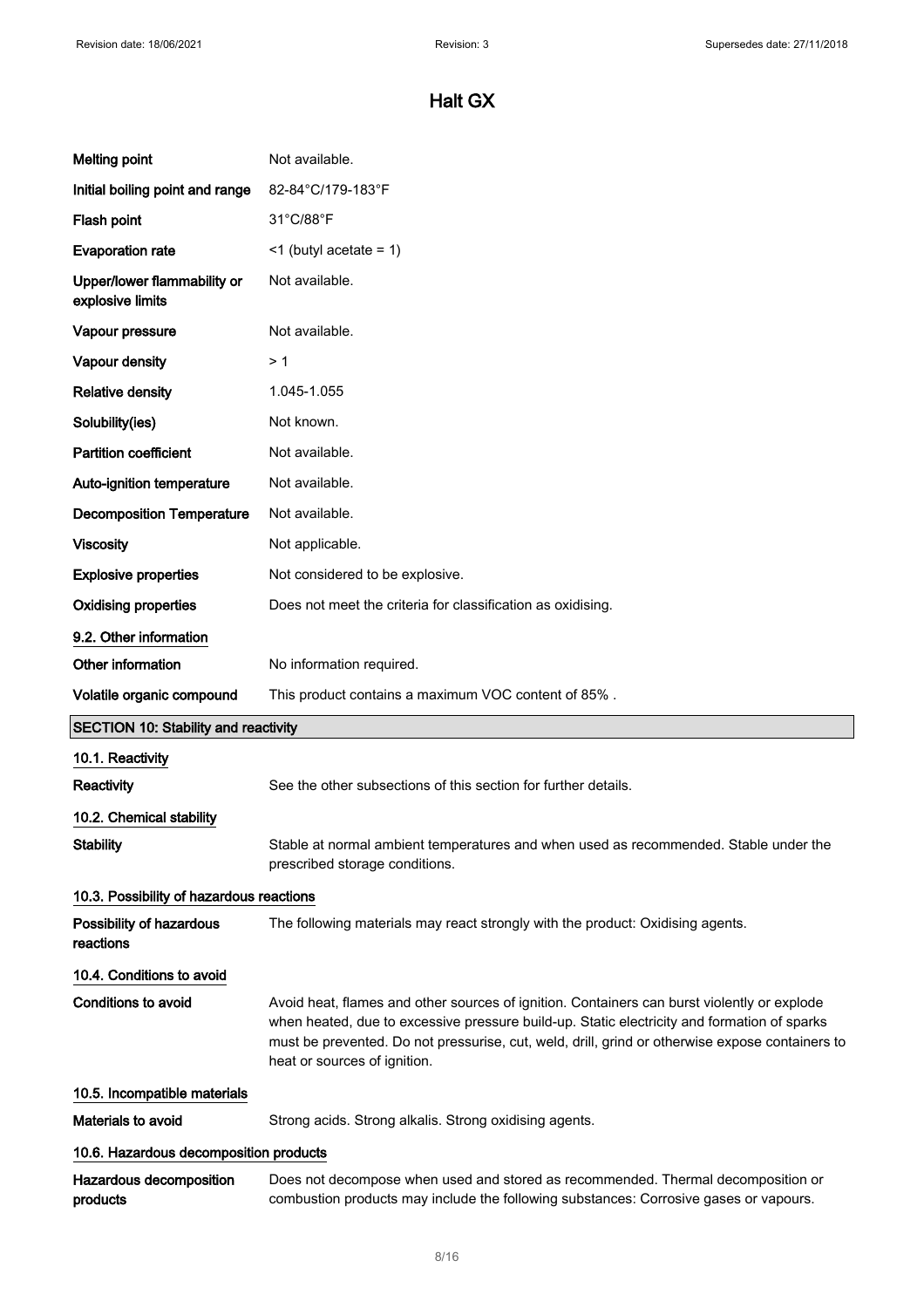# SECTION 11: Toxicological information

| 11.1. Information on toxicological effects                          |                                                                                                                                   |
|---------------------------------------------------------------------|-----------------------------------------------------------------------------------------------------------------------------------|
| Acute toxicity - oral<br>Notes (oral LD <sub>50</sub> )             | Acute Tox, 4 - H302 Harmful if swallowed.                                                                                         |
| ATE oral (mg/kg)                                                    | 1,013.16                                                                                                                          |
| Acute toxicity - dermal<br>Notes (dermal LD <sub>50</sub> )         | Based on available data the classification criteria are not met.                                                                  |
| Acute toxicity - inhalation<br>Notes (inhalation LC <sub>50</sub> ) | Acute Tox. 4 - H332 Harmful if inhaled.                                                                                           |
| <b>ATE inhalation (dusts/mists)</b><br>mg/l)                        | 1.84                                                                                                                              |
| Skin corrosion/irritation<br>Animal data                            | Skin Corr. 1B - H314 Causes severe burns.                                                                                         |
| Serious eye damage/irritation<br>Serious eye damage/irritation      | Eye Dam. 1 - H318 Corrosive to skin. Corrosivity to eyes is assumed.                                                              |
| Respiratory sensitisation<br>Respiratory sensitisation              | There is evidence that the product can cause respiratory hypersensitivity.                                                        |
| <b>Skin sensitisation</b><br>Skin sensitisation                     | May cause skin sensitisation or allergic reactions in sensitive individuals.                                                      |
| Germ cell mutagenicity<br>Genotoxicity - in vitro                   | Based on available data the classification criteria are not met.                                                                  |
| Carcinogenicity<br>Carcinogenicity                                  | Based on available data the classification criteria are not met.                                                                  |
| <b>IARC</b> carcinogenicity                                         | Contains a substance which may be potentially carcinogenic. IARC Group 3 Not classifiable<br>as to its carcinogenicity to humans. |
| Reproductive toxicity<br>Reproductive toxicity - fertility          | Based on available data the classification criteria are not met.                                                                  |
| Reproductive toxicity -<br>development                              | Based on available data the classification criteria are not met.                                                                  |
| Specific target organ toxicity - single exposure                    |                                                                                                                                   |
| STOT - single exposure                                              | STOT SE 3 - H335 May cause respiratory irritation.                                                                                |
| <b>Target organs</b>                                                | Respiratory system, lungs                                                                                                         |
| Specific target organ toxicity - repeated exposure                  |                                                                                                                                   |
| STOT - repeated exposure                                            | Not classified as a specific target organ toxicant after repeated exposure.                                                       |
| Aspiration hazard<br>Aspiration hazard                              | Based on available data the classification criteria are not met.                                                                  |
| <b>General information</b>                                          | The severity of the symptoms described will vary dependent on the concentration and the<br>length of exposure.                    |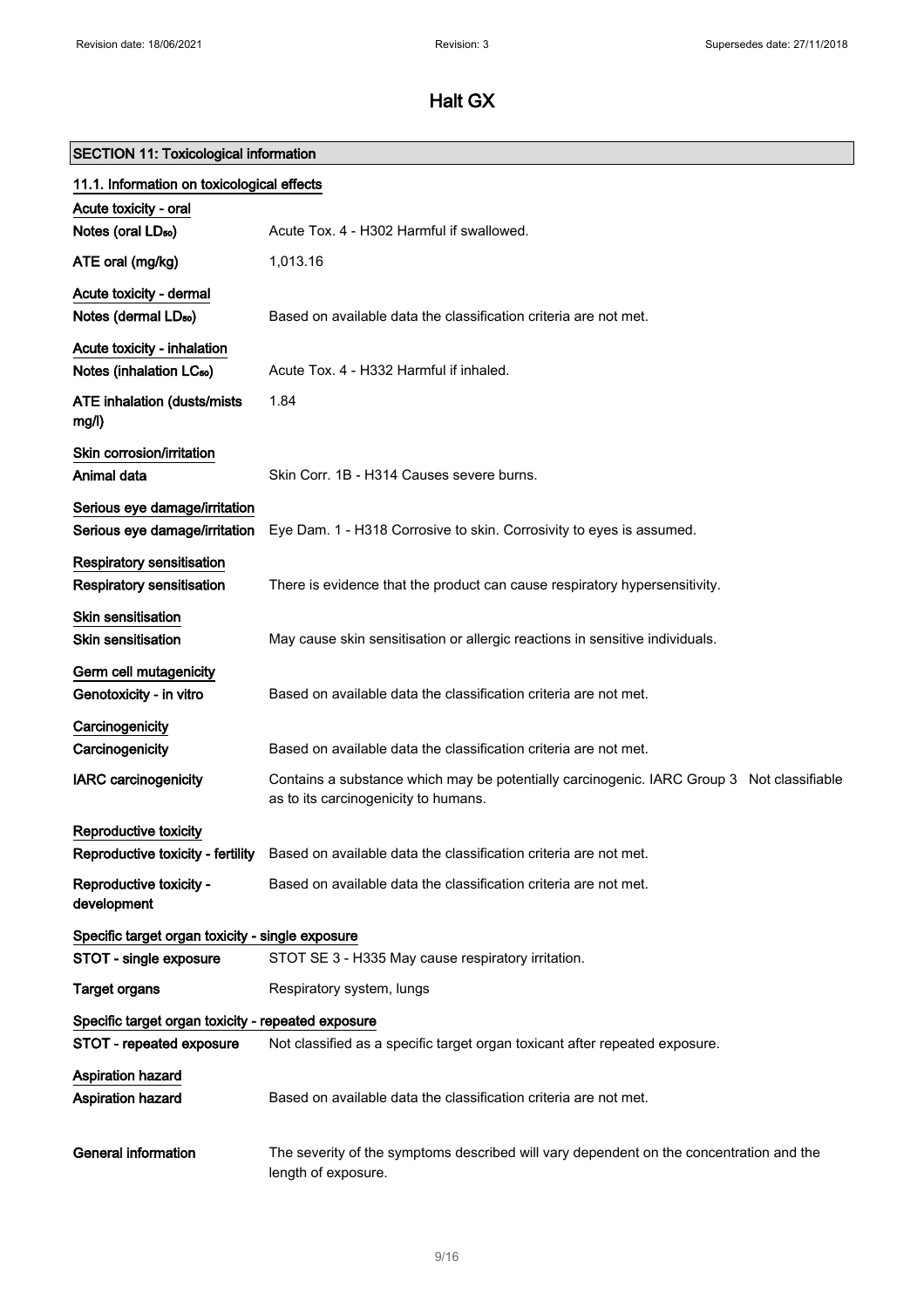| Inhalation                    | May cause sensitisation or allergic reactions in sensitive individuals. Corrosive to the<br>respiratory tract. Symptoms following overexposure may include the following: Severe<br>irritation of nose and throat.    |
|-------------------------------|-----------------------------------------------------------------------------------------------------------------------------------------------------------------------------------------------------------------------|
| Ingestion                     | May cause chemical burns in mouth, oesophagus and stomach. Symptoms following<br>overexposure may include the following: Severe stomach pain. Nausea, vomiting.                                                       |
| <b>Skin contact</b>           | Causes severe burns. Symptoms following overexposure may include the following: Pain or<br>irritation. Redness. Blistering may occur. May cause skin sensitisation or allergic reactions in<br>sensitive individuals. |
| Eye contact                   | Causes serious eye damage. Symptoms following overexposure may include the following:<br>Pain. Profuse watering of the eyes. Redness.                                                                                 |
| Route of exposure             | Ingestion Inhalation Skin and/or eye contact                                                                                                                                                                          |
| Target organs                 | Respiratory system, lungs                                                                                                                                                                                             |
| <b>Medical considerations</b> | Skin disorders and allergies.                                                                                                                                                                                         |

## Toxicological information on ingredients.

**Glutaral** 

| Acute toxicity - oral                                          |                                                                                                                                                                                            |
|----------------------------------------------------------------|--------------------------------------------------------------------------------------------------------------------------------------------------------------------------------------------|
| Acute toxicity oral (LD <sub>50</sub><br>mg/kg)                | 154.0                                                                                                                                                                                      |
| <b>Species</b>                                                 | Rat                                                                                                                                                                                        |
| Notes (oral LD <sub>50</sub> )                                 | REACH dossier information. Toxic if swallowed.                                                                                                                                             |
| ATE oral (mg/kg)                                               | 154.0                                                                                                                                                                                      |
| Acute toxicity - dermal                                        |                                                                                                                                                                                            |
| Acute toxicity dermal (LD <sub>50</sub> 2,001.0<br>mg/kg)      |                                                                                                                                                                                            |
| <b>Species</b>                                                 | Rabbit                                                                                                                                                                                     |
| Notes (dermal LD <sub>50</sub> )                               | REACH dossier information. Based on available data the classification criteria are<br>not met.                                                                                             |
| ATE dermal (mg/kg)                                             | 2,001.0                                                                                                                                                                                    |
| Acute toxicity - inhalation                                    |                                                                                                                                                                                            |
| Acute toxicity inhalation<br>(LC <sub>50</sub> dust/mist mg/l) | 0.28                                                                                                                                                                                       |
| <b>Species</b>                                                 | Rat                                                                                                                                                                                        |
| Notes (inhalation LC <sub>50</sub> )                           | REACH dossier information. Toxic if inhaled.                                                                                                                                               |
| <b>ATE</b> inhalation<br>(dusts/mists mg/l)                    | 0.28                                                                                                                                                                                       |
| Skin corrosion/irritation                                      |                                                                                                                                                                                            |
| Animal data                                                    | Dose: 0.5 mL, 4 hours, Rabbit Erythema/eschar score: Well defined erythema (2).<br>Oedema score: Moderate oedema - raised approximately 1 mm (3). REACH<br>dossier information. Corrosive. |

Serious eye damage/irritation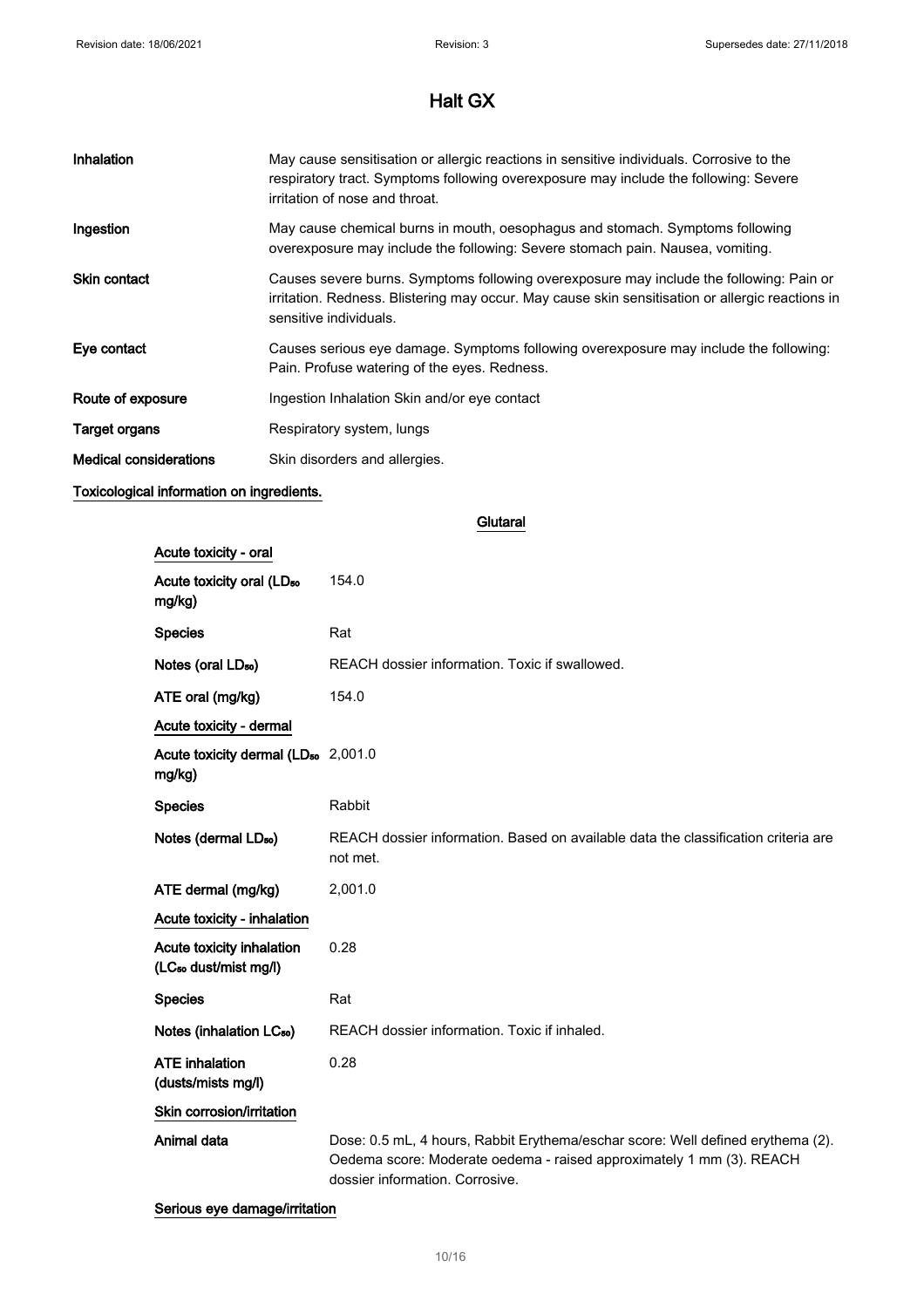| Serious eye<br>damage/irritation          | Corrosive to skin. Corrosivity to eyes is assumed.                                                                                                              |
|-------------------------------------------|-----------------------------------------------------------------------------------------------------------------------------------------------------------------|
| <b>Respiratory sensitisation</b>          |                                                                                                                                                                 |
| Respiratory sensitisation                 | Sensitising.                                                                                                                                                    |
| <b>Skin sensitisation</b>                 |                                                                                                                                                                 |
| Skin sensitisation                        | Guinea pig maximization test (GPMT) - Guinea pig: Sensitising. REACH dossier<br>information. Epidemiological studies have shown evidence of skin sensitisation. |
| Germ cell mutagenicity                    |                                                                                                                                                                 |
| Genotoxicity - in vitro                   | Chromosome aberration: Negative. REACH dossier information. Based on available<br>data the classification criteria are not met.                                 |
| Genotoxicity - in vivo                    | Chromosome aberration: Negative. REACH dossier information. Based on available<br>data the classification criteria are not met.                                 |
| Carcinogenicity                           |                                                                                                                                                                 |
| Carcinogenicity                           | NOAEL 100 ppm, Oral, Rat REACH dossier information. Based on available data<br>the classification criteria are not met.                                         |
| Reproductive toxicity                     |                                                                                                                                                                 |
| Reproductive toxicity -<br>fertility      | Two-generation study - NOAEL 2000 ppm, Oral, Rat P REACH dossier information.<br>Based on available data the classification criteria are not met.               |
| Reproductive toxicity -<br>development    | Maternal toxicity: - NOAEL: 50 ppm, Oral, Rat REACH dossier information. Based<br>on available data the classification criteria are not met.                    |
|                                           | Specific target organ toxicity - single exposure                                                                                                                |
| STOT - single exposure                    | Based on available data the classification criteria are not met.                                                                                                |
|                                           | Specific target organ toxicity - repeated exposure                                                                                                              |
|                                           | STOT - repeated exposure NOAEL 50 ppm, Oral, Rat REACH dossier information. Based on available data the<br>classification criteria are not met.                 |
| Aspiration hazard                         |                                                                                                                                                                 |
| Aspiration hazard                         | Based on available data the classification criteria are not met.                                                                                                |
| <b>SECTION 12: Ecological information</b> |                                                                                                                                                                 |
| 12.1. Toxicity                            |                                                                                                                                                                 |

SECTION

Toxicity **Aquatic Chronic 3 - H412 Harmful to aquatic life with long lasting effects.** 

## Ecological information on ingredients.

## **Glutaral**

| <b>Toxicity</b>                           | Aquatic Acute 1 - H400 Very toxic to aquatic life.                   |
|-------------------------------------------|----------------------------------------------------------------------|
| Acute aquatic toxicity                    |                                                                      |
| $LE(C)_{50}$                              | $0.1 < L(E)C50 \le 1$                                                |
| M factor (Acute)                          | 1                                                                    |
| Acute toxicity - fish                     | LC <sub>50</sub> , 96 hours: 13 mg/l, Lepomis macrochirus (Bluegill) |
| Acute toxicity - aguatic<br>invertebrates | EC <sub>50</sub> , 48 hours: 14.87 mg/l, Daphnia magna               |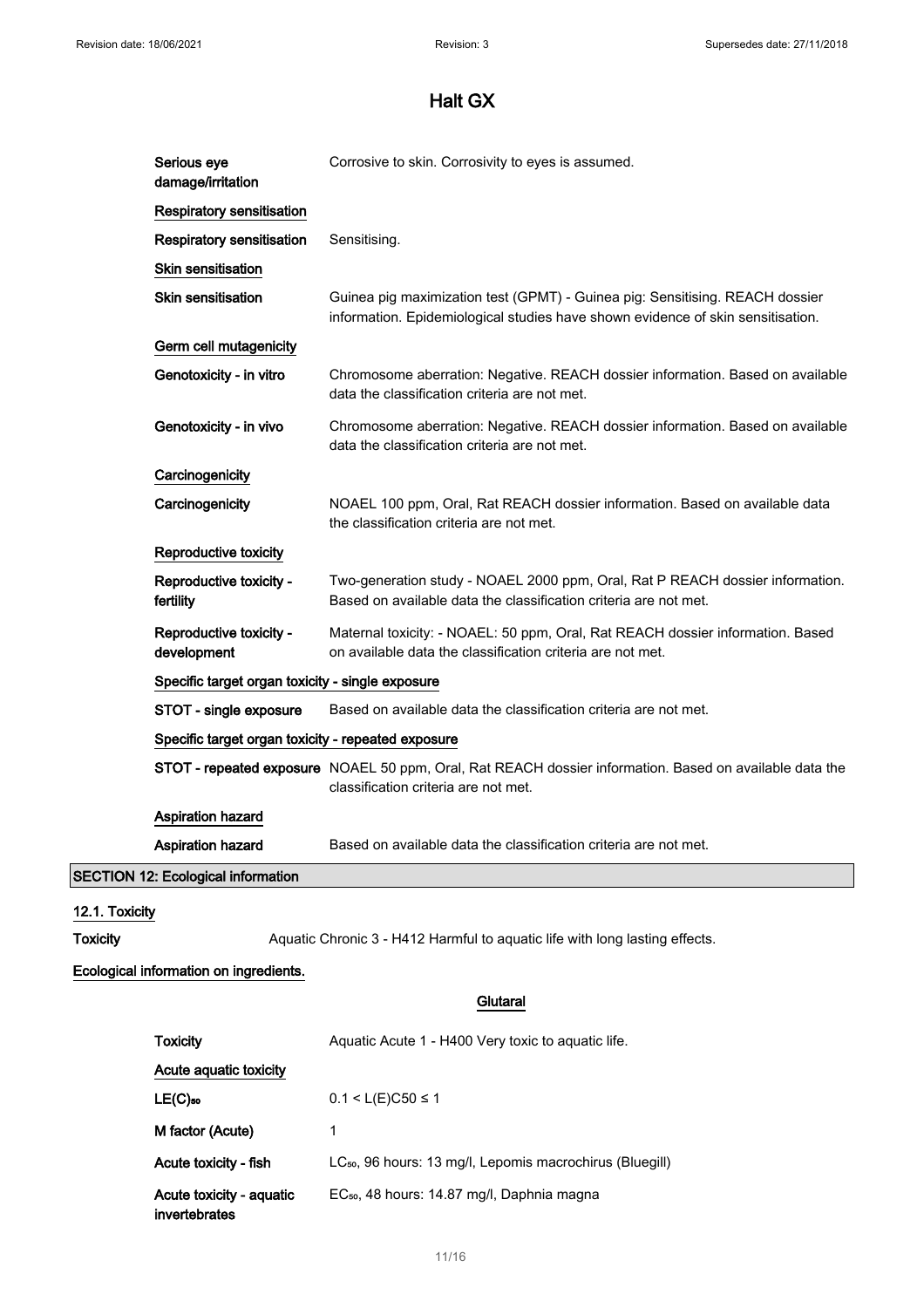Acute toxicity - aquatic plants EC<sub>50</sub>, 72 hours: 0.75 mg/l, Scenedesmus subspicatus

## 12.2. Persistence and degradability

Persistence and degradability The degradability of the product is not known.

## Ecological information on ingredients.

## **Glutaral**

| Persistence and<br>degradability | The product is readily biodegradable.             |
|----------------------------------|---------------------------------------------------|
| Phototransformation              | Water - $DT_{50}$ : 8.2 hours<br>Estimated value. |
| <b>Biodegradation</b>            | Water - Degradation > 90%: 28 days                |
| 12.3. Bioaccumulative potential  |                                                   |

Bioaccumulative potential No data available on bioaccumulation.

Partition coefficient Not available.

## Ecological information on ingredients.

### **Glutaral**

|                                        |                              | <b>Bioaccumulative potential</b> The product is not bioaccumulating. |
|----------------------------------------|------------------------------|----------------------------------------------------------------------|
|                                        | <b>Partition coefficient</b> | $log$ Pow: $-0.36$                                                   |
| 12.4. Mobility in soil                 |                              |                                                                      |
| <b>Mobility</b>                        |                              | No data available.                                                   |
| Ecological information on ingredients. |                              |                                                                      |

## **Glutaral**

| <b>Mobility</b>                      | The product is miscible with water and may spread in water systems. |
|--------------------------------------|---------------------------------------------------------------------|
| Adsorption/desorption<br>coefficient | Water - log Koc: 0.76-3.32 @ 25°C                                   |
| Henry's law constant                 | 0.011 Pa m <sup>3</sup> /mol @ 25°C Estimated value.                |
| Surface tension                      | 68 mN/m @ $20^{\circ}$ C                                            |

## 12.5. Results of PBT and vPvB assessment

Results of PBT and vPvB assessment This product does not contain any substances classified as PBT or vPvB.

## Ecological information on ingredients.

## **Glutaral**

Results of PBT and vPvB This substance is not classified as PBT or vPvB according to current EU criteria. assessment

### 12.6. Other adverse effects

Other adverse effects None known.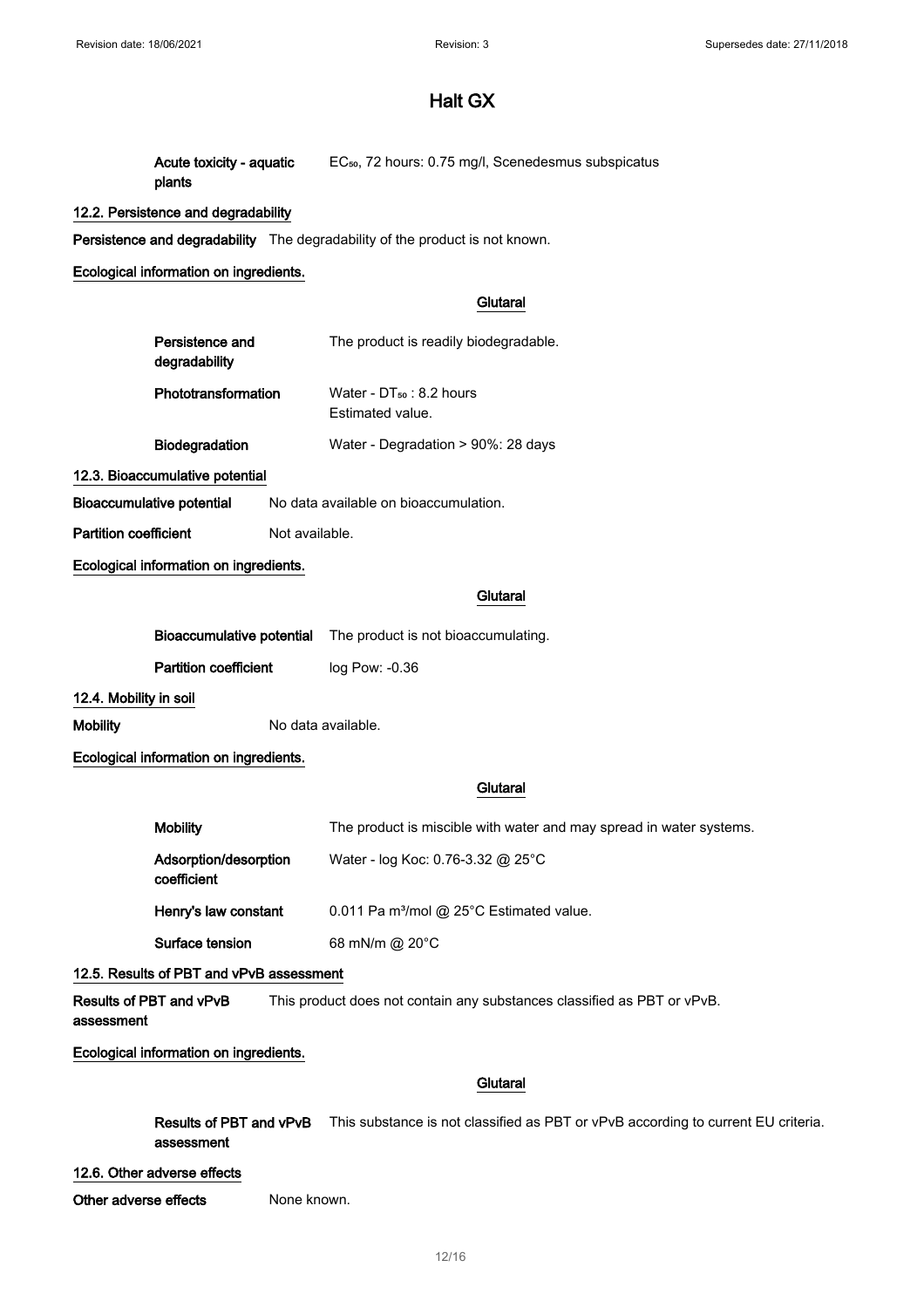## SECTION 13: Disposal considerations

ICAO subsidiary risk 3 ADN class 8 ADN subsidiary risk 3

|                                          | 13.1. Waste treatment methods                                                                                                                                                                                                                                                                                                                                                                                                                                                                                                                                                                                                                                                                                     |  |  |
|------------------------------------------|-------------------------------------------------------------------------------------------------------------------------------------------------------------------------------------------------------------------------------------------------------------------------------------------------------------------------------------------------------------------------------------------------------------------------------------------------------------------------------------------------------------------------------------------------------------------------------------------------------------------------------------------------------------------------------------------------------------------|--|--|
| <b>General information</b>               | Reuse or recycle products wherever possible. Disposal of this product, process solutions,<br>residues and by-products should at all times comply with the requirements of environmental<br>protection and waste disposal legislation and any local authority requirements. When handling<br>waste, the safety precautions applying to handling of the product should be considered. Care<br>should be taken when handling emptied containers that have not been thoroughly cleaned or<br>rinsed out. Empty containers or liners may retain some product residues and hence be<br>potentially hazardous.                                                                                                           |  |  |
| <b>Disposal methods</b>                  | Do not empty into drains. Dispose of surplus products and those that cannot be recycled via a<br>licensed waste disposal contractor. Waste, residues, empty containers, discarded work<br>clothes and contaminated cleaning materials should be collected in designated containers,<br>labelled with their contents. Incineration or landfill should only be considered when recycling is<br>not feasible. Vapour from residual product may create a highly flammable or explosive<br>atmosphere inside the container. Containers should be thoroughly emptied before disposal<br>because of the risk of an explosion. Do not cut or weld used containers unless they have been<br>thoroughly cleaned internally. |  |  |
| <b>SECTION 14: Transport information</b> |                                                                                                                                                                                                                                                                                                                                                                                                                                                                                                                                                                                                                                                                                                                   |  |  |
| 14.1. UN number                          |                                                                                                                                                                                                                                                                                                                                                                                                                                                                                                                                                                                                                                                                                                                   |  |  |
| UN No. (ADR/RID)                         | 2920                                                                                                                                                                                                                                                                                                                                                                                                                                                                                                                                                                                                                                                                                                              |  |  |
| UN No. (IMDG)                            | 2920                                                                                                                                                                                                                                                                                                                                                                                                                                                                                                                                                                                                                                                                                                              |  |  |
| UN No. (ICAO)                            | 2920                                                                                                                                                                                                                                                                                                                                                                                                                                                                                                                                                                                                                                                                                                              |  |  |
| UN No. (ADN)                             | 2920                                                                                                                                                                                                                                                                                                                                                                                                                                                                                                                                                                                                                                                                                                              |  |  |
| 14.2. UN proper shipping name            |                                                                                                                                                                                                                                                                                                                                                                                                                                                                                                                                                                                                                                                                                                                   |  |  |
| Proper shipping name<br>(ADR/RID)        | CORROSIVE LIQUID, FLAMMABLE, N.O.S. (CONTAINS Glutaral, Propan-2-ol)                                                                                                                                                                                                                                                                                                                                                                                                                                                                                                                                                                                                                                              |  |  |
|                                          | Proper shipping name (IMDG) CORROSIVE LIQUID, FLAMMABLE, N.O.S. (CONTAINS Glutaral, Propan-2-ol)                                                                                                                                                                                                                                                                                                                                                                                                                                                                                                                                                                                                                  |  |  |
|                                          | Proper shipping name (ICAO) CORROSIVE LIQUID, FLAMMABLE, N.O.S. (CONTAINS Glutaral, Propan-2-ol)                                                                                                                                                                                                                                                                                                                                                                                                                                                                                                                                                                                                                  |  |  |
| Proper shipping name (ADN)               | CORROSIVE LIQUID, FLAMMABLE, N.O.S. (CONTAINS Glutaral, Propan-2-ol)                                                                                                                                                                                                                                                                                                                                                                                                                                                                                                                                                                                                                                              |  |  |
| 14.3. Transport hazard class(es)         |                                                                                                                                                                                                                                                                                                                                                                                                                                                                                                                                                                                                                                                                                                                   |  |  |
| <b>ADR/RID class</b>                     | 8                                                                                                                                                                                                                                                                                                                                                                                                                                                                                                                                                                                                                                                                                                                 |  |  |
| <b>ADR/RID subsidiary risk</b>           | 3                                                                                                                                                                                                                                                                                                                                                                                                                                                                                                                                                                                                                                                                                                                 |  |  |
| <b>ADR/RID classification code</b>       | CF <sub>1</sub>                                                                                                                                                                                                                                                                                                                                                                                                                                                                                                                                                                                                                                                                                                   |  |  |
| <b>ADR/RID label</b>                     | 8                                                                                                                                                                                                                                                                                                                                                                                                                                                                                                                                                                                                                                                                                                                 |  |  |
| <b>IMDG class</b>                        | 8                                                                                                                                                                                                                                                                                                                                                                                                                                                                                                                                                                                                                                                                                                                 |  |  |
| <b>IMDG subsidiary risk</b>              | 3                                                                                                                                                                                                                                                                                                                                                                                                                                                                                                                                                                                                                                                                                                                 |  |  |
| ICAO class/division                      | 8                                                                                                                                                                                                                                                                                                                                                                                                                                                                                                                                                                                                                                                                                                                 |  |  |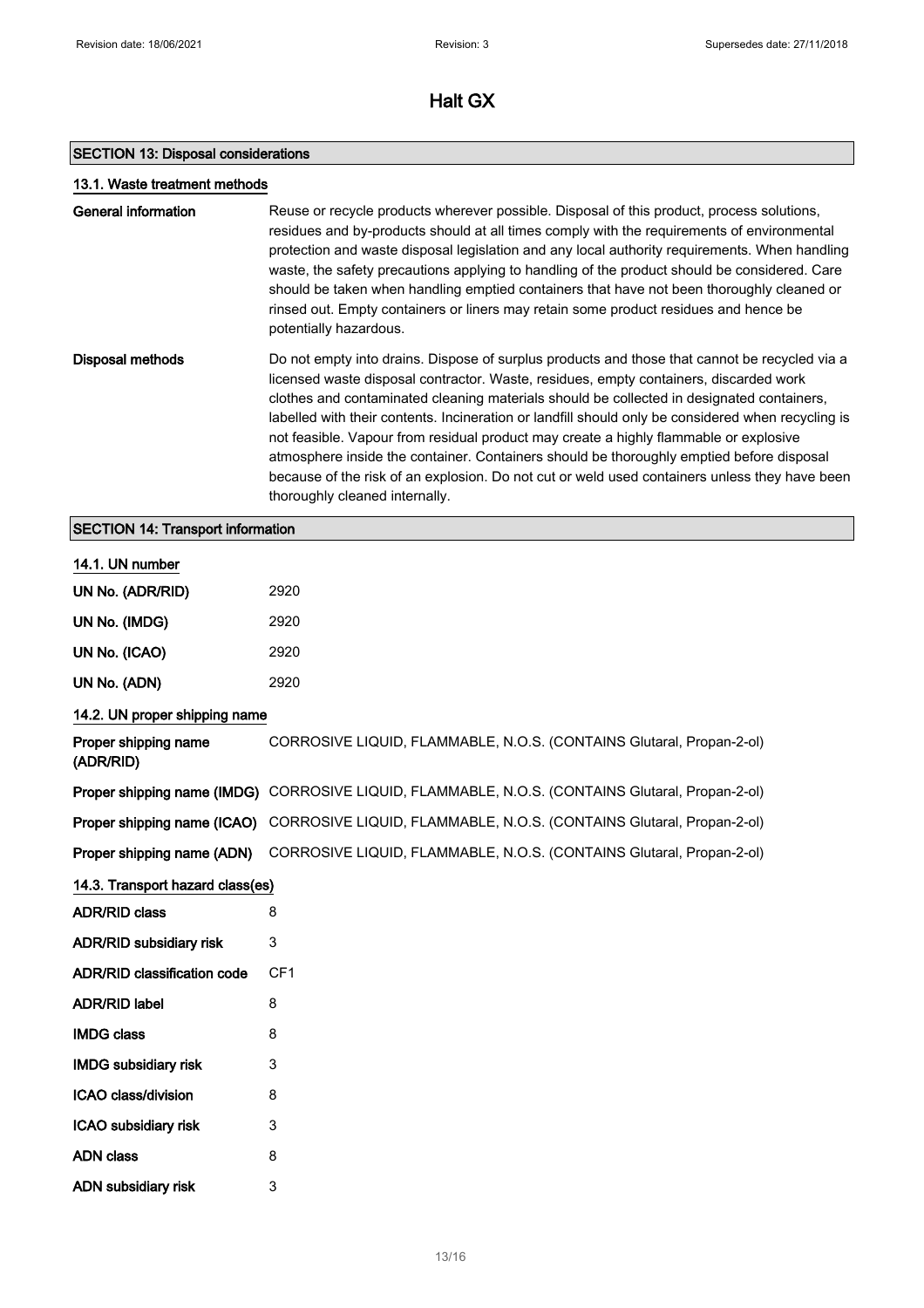## Transport labels



| 14.4. Packing group   |   |
|-----------------------|---|
| ADR/RID packing group | Ш |
| IMDG packing group    | Ш |
| ICAO packing group    | Ш |
| ADN packing group     | Ш |
|                       |   |

## 14.5. Environmental hazards

## Environmentally hazardous substance/marine pollutant No.

| 14.6. Special precautions for user               |             |  |
|--------------------------------------------------|-------------|--|
| EmS                                              | $F-E$ , S-C |  |
| ADR transport category                           | 2           |  |
| <b>Emergency Action Code</b>                     | $\cdot$ 3W  |  |
| <b>Hazard Identification Number</b><br>(ADR/RID) | 83          |  |
| Tunnel restriction code                          | (D/E)       |  |

## 14.7. Transport in bulk according to Annex II of MARPOL and the IBC Code

Transport in bulk according to Not applicable. Annex II of MARPOL 73/78 and the IBC Code

## SECTION 15: Regulatory information

## 15.1. Safety, health and environmental regulations/legislation specific for the substance or mixture

| <b>National regulations</b> | Health and Safety at Work etc. Act 1974 (as amended).<br>The Carriage of Dangerous Goods and Use of Transportable Pressure Equipment<br>Regulations 2009 (SI 2009 No. 1348) (as amended) ["CDG 2009"].<br>EH40/2005 Workplace exposure limits.                                                                                                                                                                                                                       |
|-----------------------------|----------------------------------------------------------------------------------------------------------------------------------------------------------------------------------------------------------------------------------------------------------------------------------------------------------------------------------------------------------------------------------------------------------------------------------------------------------------------|
| EU legislation              | Regulation (EC) No 1907/2006 of the European Parliament and of the Council of 18<br>December 2006 concerning the Registration, Evaluation, Authorisation and Restriction of<br>Chemicals (REACH) (as amended).<br>Commission Regulation (EU) No 2015/830 of 28 May 2015.<br>Regulation (EC) No 1272/2008 of the European Parliament and of the Council of 16<br>December 2008 on classification, labelling and packaging of substances and mixtures (as<br>amended). |

## 15.2. Chemical safety assessment

No chemical safety assessment has been carried out.

## SECTION 16: Other information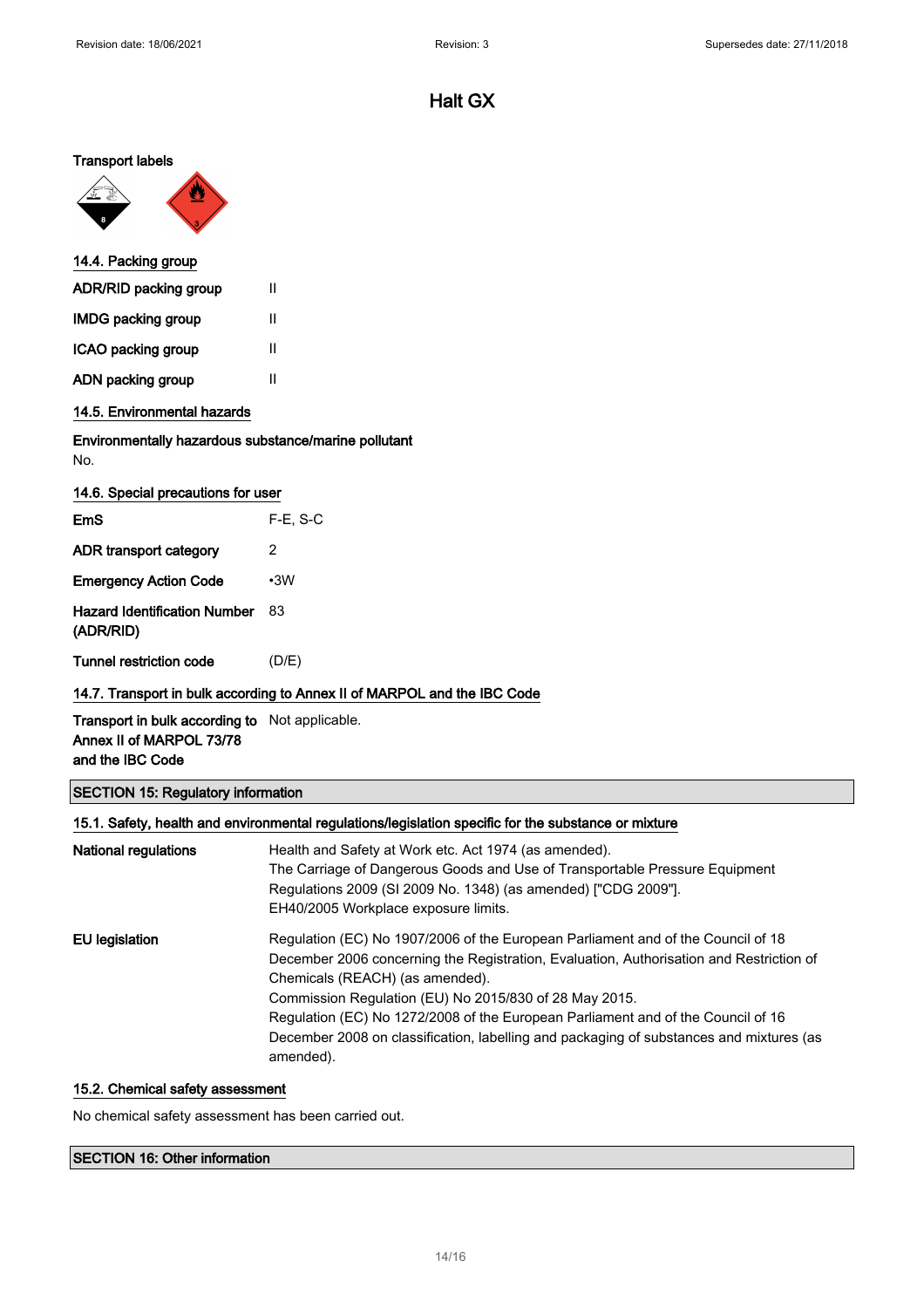| Abbreviations and acronyms<br>used in the safety data sheet                   | ADR: European Agreement concerning the International Carriage of Dangerous Goods by<br>Road.<br>ADN: European Agreement concerning the International Carriage of Dangerous Goods by<br>Inland Waterways.<br>RID: European Agreement concerning the International Carriage of Dangerous Goods by<br>Rail.<br>IATA: International Air Transport Association.<br>ICAO: Technical Instructions for the Safe Transport of Dangerous Goods by Air.<br>IMDG: International Maritime Dangerous Goods.<br>CAS: Chemical Abstracts Service.<br>ATE: Acute Toxicity Estimate.<br>LC <sub>50</sub> : Lethal Concentration to 50 % of a test population.<br>LD <sub>50</sub> : Lethal Dose to 50% of a test population (Median Lethal Dose).<br>EC <sub>50</sub> : 50% of maximal Effective Concentration.<br>PBT: Persistent, Bioaccumulative and Toxic substance.<br>vPvB: Very Persistent and Very Bioaccumulative. |
|-------------------------------------------------------------------------------|-----------------------------------------------------------------------------------------------------------------------------------------------------------------------------------------------------------------------------------------------------------------------------------------------------------------------------------------------------------------------------------------------------------------------------------------------------------------------------------------------------------------------------------------------------------------------------------------------------------------------------------------------------------------------------------------------------------------------------------------------------------------------------------------------------------------------------------------------------------------------------------------------------------|
| <b>Classification abbreviations</b><br>and acronyms                           | Flam. Liq. = Flammable liquid<br>Acute Tox. = Acute toxicity<br>Eye Dam. = Serious eye damage<br>Resp. Sens. = Respiratory sensitisation<br>Skin Corr. = Skin corrosion<br>Skin Sens. = Skin sensitisation<br>STOT SE = Specific target organ toxicity-single exposure<br>Aquatic Chronic = Hazardous to the aquatic environment (chronic)                                                                                                                                                                                                                                                                                                                                                                                                                                                                                                                                                                |
| <b>Classification procedures</b><br>according to Regulation (EC)<br>1272/2008 | Acute Tox. 4 - H332: Acute Tox. 4 - H302: Eye Dam. 1 - H318: Skin Corr. 1B - H314: STOT<br>SE 3 - H335: Resp. Sens. 1 - H334: Skin Sens. 1 - H317: : Calculation method. Aquatic<br>Chronic 3 - H412: : Calculation method. Flam. Liq. 3 - H226: : Expert judgement.                                                                                                                                                                                                                                                                                                                                                                                                                                                                                                                                                                                                                                      |
| <b>Training advice</b>                                                        | Read and follow manufacturer's recommendations. Only trained personnel should use this<br>material.                                                                                                                                                                                                                                                                                                                                                                                                                                                                                                                                                                                                                                                                                                                                                                                                       |
| <b>Revision date</b>                                                          | 18/06/2021                                                                                                                                                                                                                                                                                                                                                                                                                                                                                                                                                                                                                                                                                                                                                                                                                                                                                                |
| <b>Revision</b>                                                               | 3                                                                                                                                                                                                                                                                                                                                                                                                                                                                                                                                                                                                                                                                                                                                                                                                                                                                                                         |
| Supersedes date                                                               | 27/11/2018                                                                                                                                                                                                                                                                                                                                                                                                                                                                                                                                                                                                                                                                                                                                                                                                                                                                                                |
| <b>SDS</b> number                                                             | 5349                                                                                                                                                                                                                                                                                                                                                                                                                                                                                                                                                                                                                                                                                                                                                                                                                                                                                                      |
| Hazard statements in full                                                     | H225 Highly flammable liquid and vapour.<br>H226 Flammable liquid and vapour.<br>H301 Toxic if swallowed.<br>H302 Harmful if swallowed.<br>H314 Causes severe skin burns and eye damage.<br>H317 May cause an allergic skin reaction.<br>H318 Causes serious eye damage.<br>H319 Causes serious eye irritation.<br>H330 Fatal if inhaled.<br>H332 Harmful if inhaled.<br>H334 May cause allergy or asthma symptoms or breathing difficulties if inhaled.<br>H335 May cause respiratory irritation.<br>H336 May cause drowsiness or dizziness.<br>H400 Very toxic to aquatic life.<br>H411 Toxic to aquatic life with long lasting effects.<br>H412 Harmful to aquatic life with long lasting effects.                                                                                                                                                                                                     |